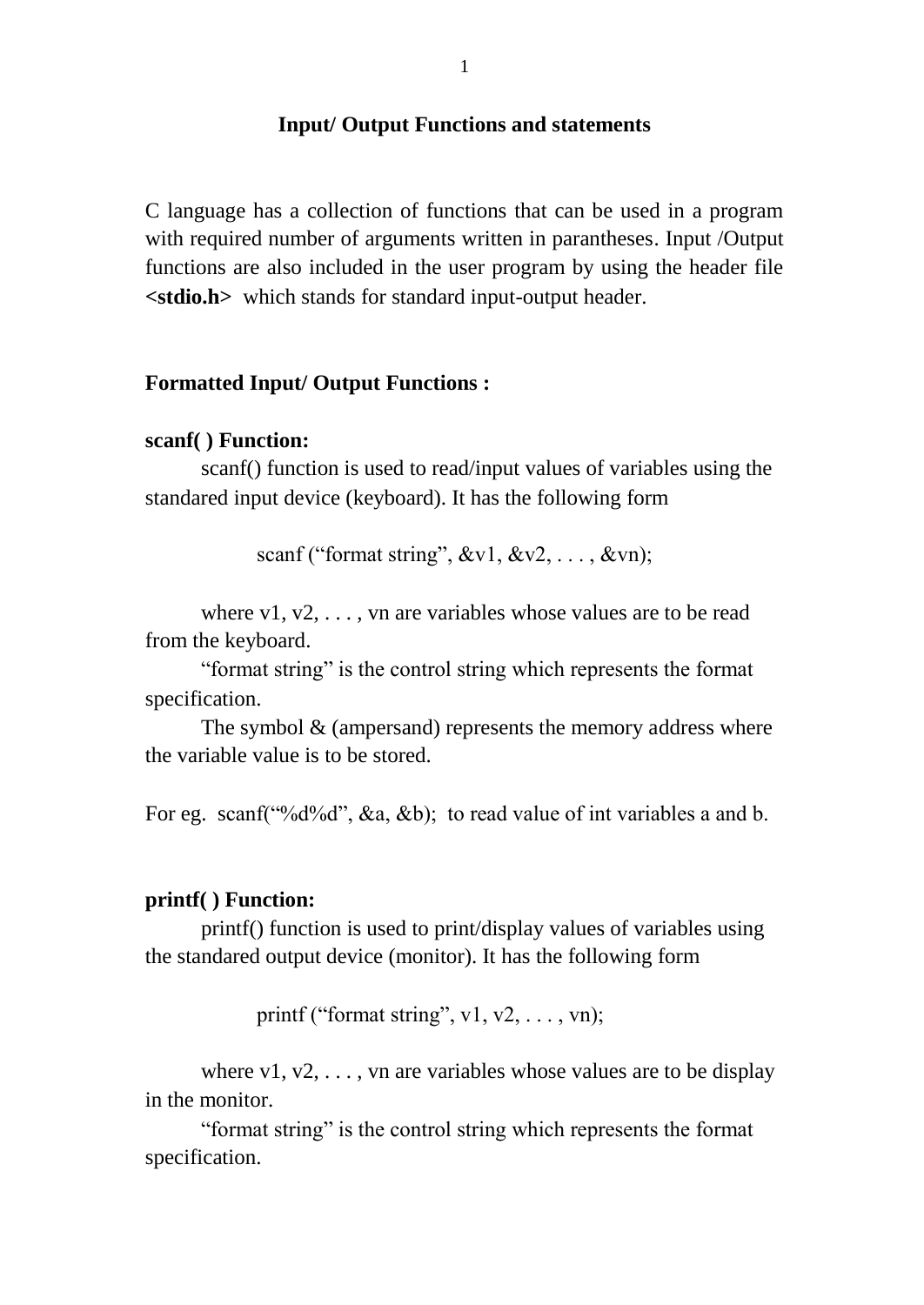For eg. printf ("%f", s);  
printf ("n sum=
$$
\%
$$
6.2f", s);  
printf ("n %d factorial is %d", k, kfact);

**Q.** What is format specifier? Explain with examples.

**Solution:** A format specifier is a special character sequence that begins with a percent sign  $(\%)$  and indicates how to write a single data item.

The format specifier in printf() determines the interpretation of a variable"s type, the width of the field, the number of decimal places printed and the justification. Format specification determines how the variables to be output should be displaed on the screen, is provided in the control string.

The format specifiers in scanf() direct scanf to read and convert characters from the input field into specific types of values, and then store them in the locations given by the address arguments.

Some commonly used format specifier with printf() and scanf() are listed below:

| <b>Format</b>               | printf() format specifier scanf() format specifier |             |
|-----------------------------|----------------------------------------------------|-------------|
| Single character            | $\%c$                                              | $\%c$       |
| String                      | $\%$ S                                             | %s          |
| Signed decimal integer      | %d or %i                                           | %d or %i    |
| (decimal<br>Floating point  | %f                                                 | % $f$ or %e |
| notation)                   |                                                    |             |
| Floating point (exponential | %e                                                 | % $f$ or %e |
| notation)                   |                                                    |             |
| Unsigned decimal integer    | %u                                                 | %u          |
| Unsigned<br>hexadecimal     | $\%$ X                                             | $\%$ X      |
| integer<br>with<br>(used    |                                                    |             |
| "ABCDEF"<br>that<br>have    |                                                    |             |
| decimal values 10 to 15     |                                                    |             |
| Unsigned octal integer      | $\%$ O                                             | $\%$ O      |

Format Specifiers

Some commonly used format specifiers for qualified numbers with printf() are listed below:

| Format               | printf() format specifier |
|----------------------|---------------------------|
| Decimal long integer | $%$ ld, $%$ li            |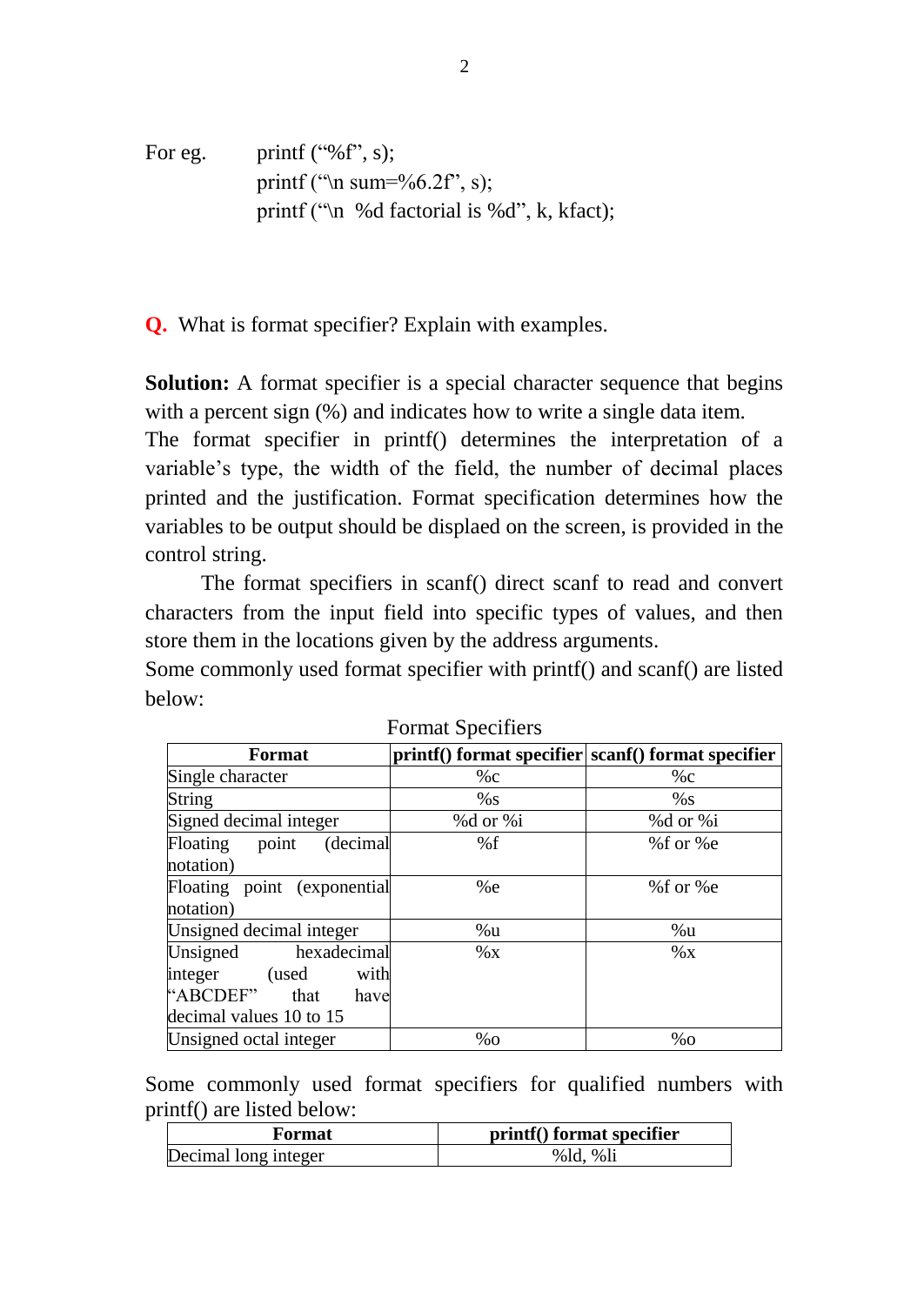| Decimal unsigned long integer  | $%$ lu           |
|--------------------------------|------------------|
| Decimal short integer          | %hd, %hi         |
| Decimal unsigned short integer | %hu              |
| Signed, double                 | % le, % lf, % lg |
| Signed, long double            | % Le, % Lf, % Lg |
| Octal long integer             | $%$ lo           |
| Hexadecimal long integer       | %1x              |

To illustrate with a few examples: the call

printf("%c %d %f %e %s %d%%\n", "1",23.14,56000000, "eight",9); Would print

1 2 3.140000 5.600000e+07 eight 9%

The call

printf("%d %o %x\n",100, 100, 100);

would print

100 144 64

The following are example of scanf() statements and their inputs are supplied as given:

scanf("%d%c",&i,&c);

Input: 5 x

scanf("%d%f%f",&x,&y,&z);

Input: 12 13.16 24.19

**Q.** How can the maximum field width for a data item be specified within a "scanf" function?

**Solution:** The maximum field width for a data item within a "scanf" function can be specified using an unsigned integer indicating the field width is placed within the control string, between the percent sign (%) and the conversion character. For example,

scanf("%3d",&a);

here the maximum field width for the integer variable a is specified as 3.

The number of characters in the actual data item cannot exceed the specified field width. Any characters that extend beyond the specified field width will not be read. Such leftover characters may be incorrectly interpreted as the components of the next data item.

**Q.** What happens if an input data item contains more characters than the maximum allowable field width in a "scanf" function? What if the data item contains fewer characters?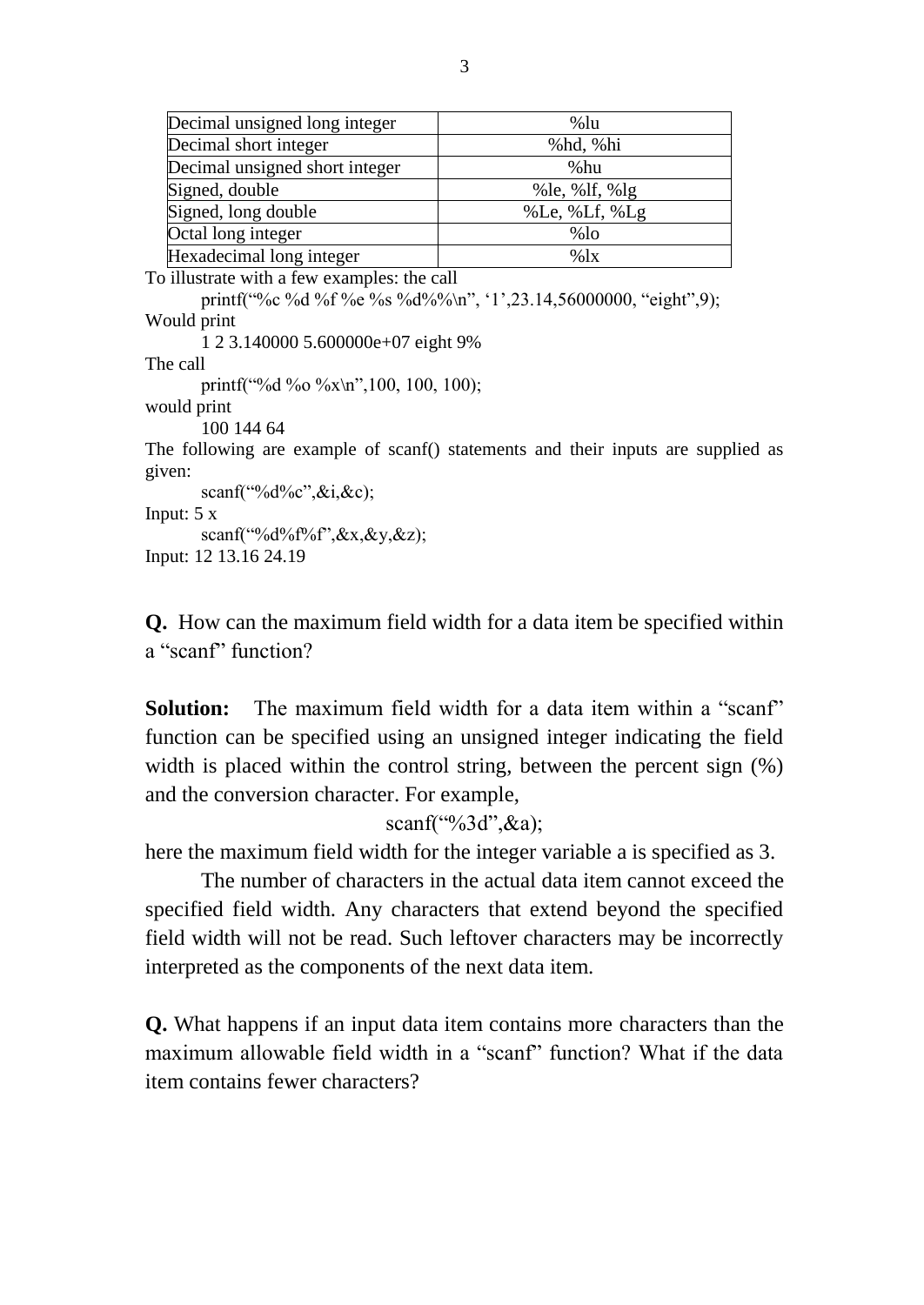## **Escape Sequence:**

An escape sequence provides special formatting control. An escape sequence consists of a backslash (\) followed by a single character. Some character such as line feed, form feed, vertical tab, alert etc., cannot be typed through the keyboard. Such invisible characters can be made understood to the 'C' compiler through the use of execution characters or escape sequences. The terms execution characters and escape sequences are used inter-changeably.

Following program segment shows the usage of  $\ln$  and a new escape sequence  $\iota$  t', called 'tab'. The newline character,  $\iota$ n' when inserted in a printf()'s format string, would take the cursor to the beginning of the next line. This is also demonstrated in the following program:

```
main( )
\left\{ \right.printf("You\tmust\tbe\tcrazy\nto\tlove\tthis\tbook");
}
```
And the run output on the 80 columns printer or on screen. The numerals 0, 1, 2, 3, 4, ….. show the position where the prints will take place.

|     |      |    | $\mathcal{L}$ |                                         |  |
|-----|------|----|---------------|-----------------------------------------|--|
|     |      |    |               | 012345670123456789012345678901234567890 |  |
| You | must | he | crazy         |                                         |  |
| to  | love |    | this          | <b>book</b>                             |  |

Note that '\t' moves the cursor to the next tab stop.

• The newline character is an 'escape sequence'. It is so called because the backslash symbol  $(\cdot)$  is named as an 'escape' character.

A 80 column monitor screen has 10 tab stops. Which means, that the screen is divided into 10 zones of 8 columns each. Pressing a tab takes the cursor to the beginning of next printing zone.

• The cursor jumps over eight columns when it encounters the  $\forall t$ . character.

Thus, tab pressing is another useful technique for lining up columns for the output. The "\n" character causes a new line to begin following "crazy". The tab and the newline are most used for escape sequences. Table 2 shows complete list of these escape sequences.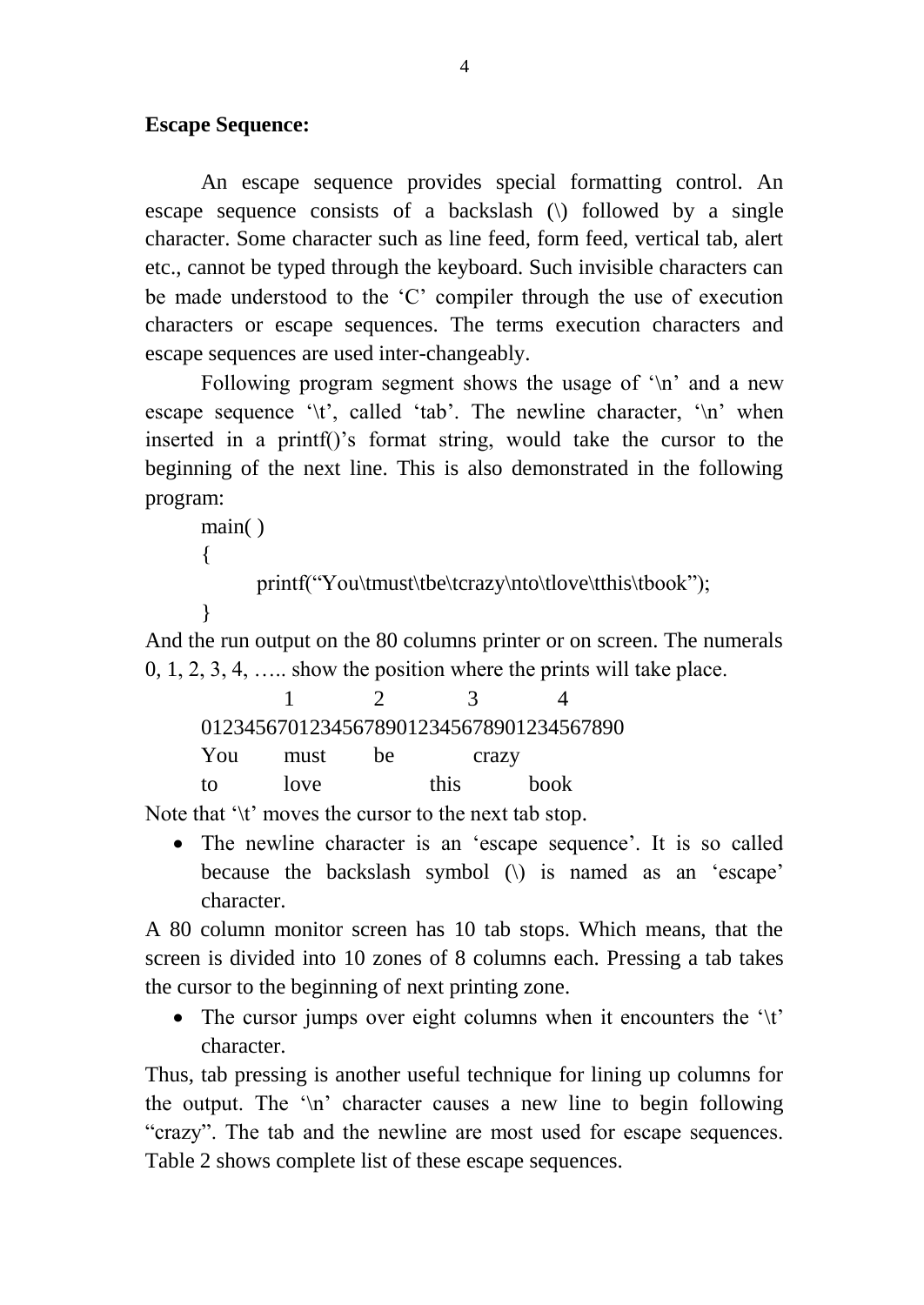| Esc.Seq | Purpose      | Esc.Seq | Purpose         |
|---------|--------------|---------|-----------------|
|         | New line     |         | Tab             |
|         | Backspace    |         | Carriage return |
|         | Form feed    | a       | Alert           |
|         | Single quote | ,,      | Double quote    |
|         | Backslash    |         |                 |

**Table 2** Complete list of escape sequence

The escape sequence  $\mathcal{b}'$  moves the cursor one position to the left of its current position.  $\mathcal{C}$  takes the cursor to the beginning of the line in which it is currently placed.  $\alpha$  alerts the user by sounding the speaker inside the computer. Form feed $(\forall f)$  advances the continuous stationery paper inside the printer to the top of the next page. Characters which are used as delimiters such as the single quote, double quote, etc., and the backslash can be printed by preceding them with the backslash. Thus, the statement:

printf("He said,  $\text{``Let's do it!''''''};$ Will be printed as: He said, "Let's do it!"

**Q.** What do you mean by Escape Sequence? How many types of Escape Sequences are available in the programming language 'C'?

## **Assignment Statement:**

An assignment statement is used to assign value to a variable. It has the following form.

Variable = value or expression

Eg. m=24;  $s=s+x$ ;

**Q.** Discuss the difference between assignment and equality.

**Solution:** Assignment means the process of assigning the value of a variable/expression from the right side of assignment operator to the left side variable. The assignment operator in C is  $=$ .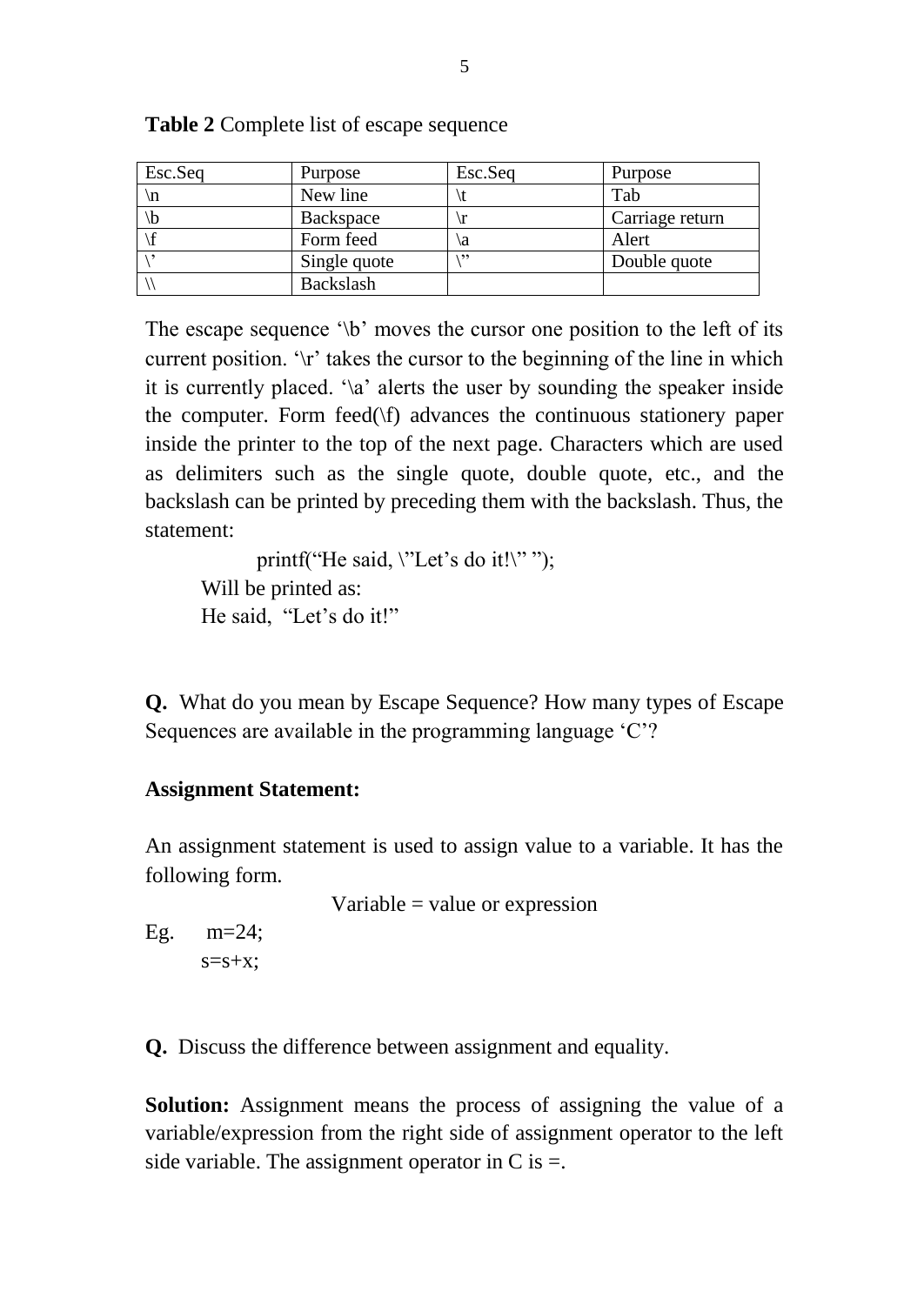Equality means the process of checking the value of the left side variable/expression with the right side variable. The equality operator in  $C$  is  $=$   $=$ .

Q. Write a C program to find the sum and product of given two numbers.

```
Solution:
\frac{1}{2} program to find sum and product \frac{1}{2}#include\ltstdio.h\gt \leftarrow tells the compiler "to search for a file name
Main() stdio.h and place its contents at this
{ point in the program.
     int a, b, sum, product;
     scanf("%d %d",, &a, &b); ampersand symbol and before each
     sum=a+b; variable name is an operator that
     product=a^*b; specifies the variable names address.
     printf("%d %d", sum, product);
}
           conversion specification
```
**Q.** Write a user-friendly program in C to find the sum and product of two numbers.

**Solution:** The program in C to find the sum and product of two numbers is given below:

```
/* Program to find the sum and product of two numbers */
#include<stdio.h>
#include<conio.h>
void main()
{
```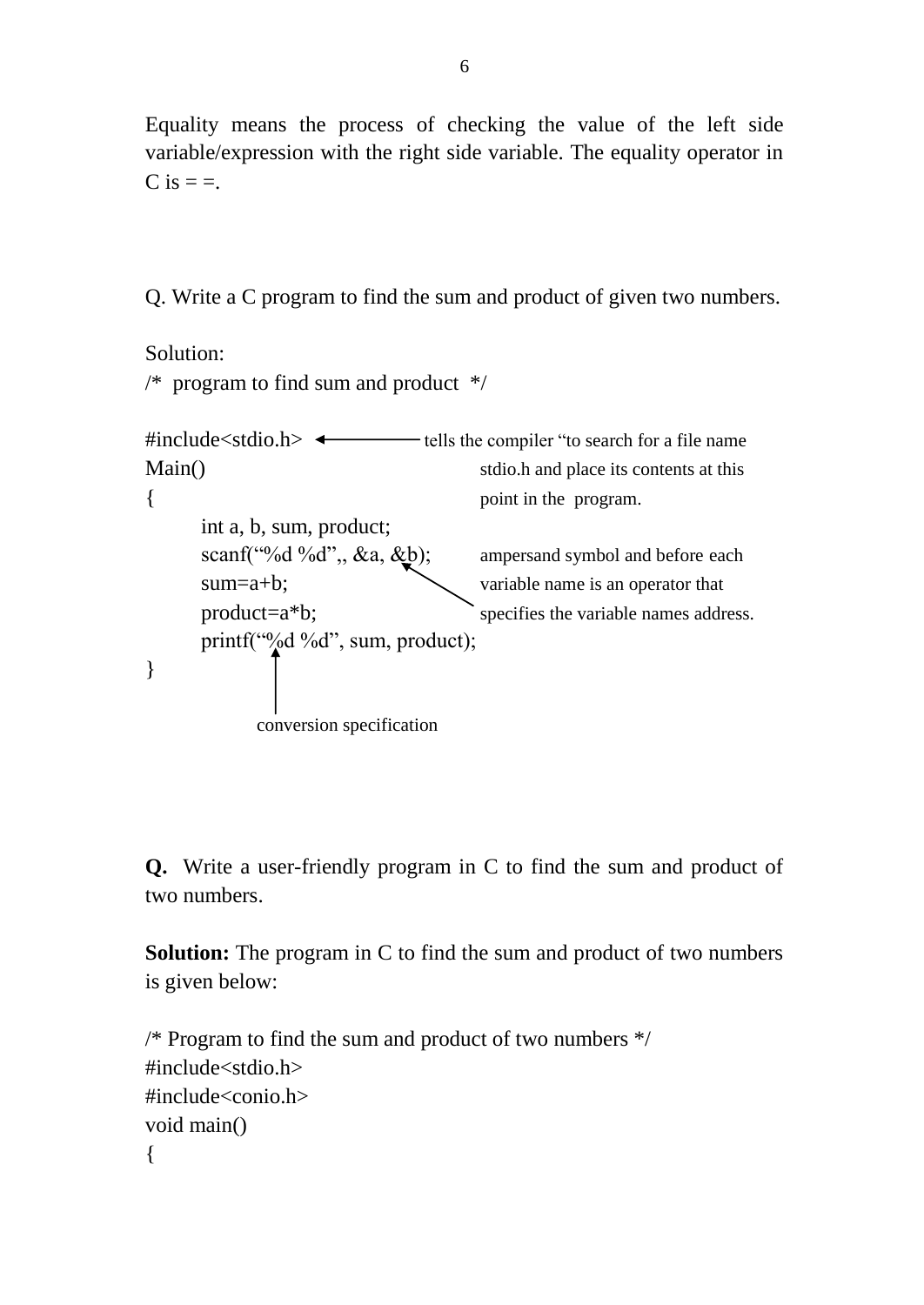```
int a,b, sum, product;
clrscr();
printf("Enter any two integer numbers:\n");
scanf("%d%d",&a,&b);
printf("%d%4d\n",a,b);
sum=a+b;
product=a*b;
printf("The sum of %d and %d is = %d\n",a,b,sum);
printf("The product of %d and %d is = %d\n",a,b,product);
printf("Press any key to exit...\n");
getch();
```
}

## *The output of the above program will be:*

Enter any two integer numbers: 4 5 The sum of 4 and 5 is  $= 9$ The product of 4 and 5 is  $= 20$ Press any key to exit...

**Q.** Temperature of a city in Fahrenheit degrees is input through the keyboard. Write a program to convert this temperature into Centigrade degrees.

# **Solution:**

```
/* Conversion of temperature form Fahrenheit to Centigrade */
#include<stdio.h>
#include<conio.h>
main()
{
      float fr,cent;
      clrscr();
      printf("\nEnter the temperature(F): ");
      scanf("%f",&fr);
      cent=5.0/9.0*(fr-32);
```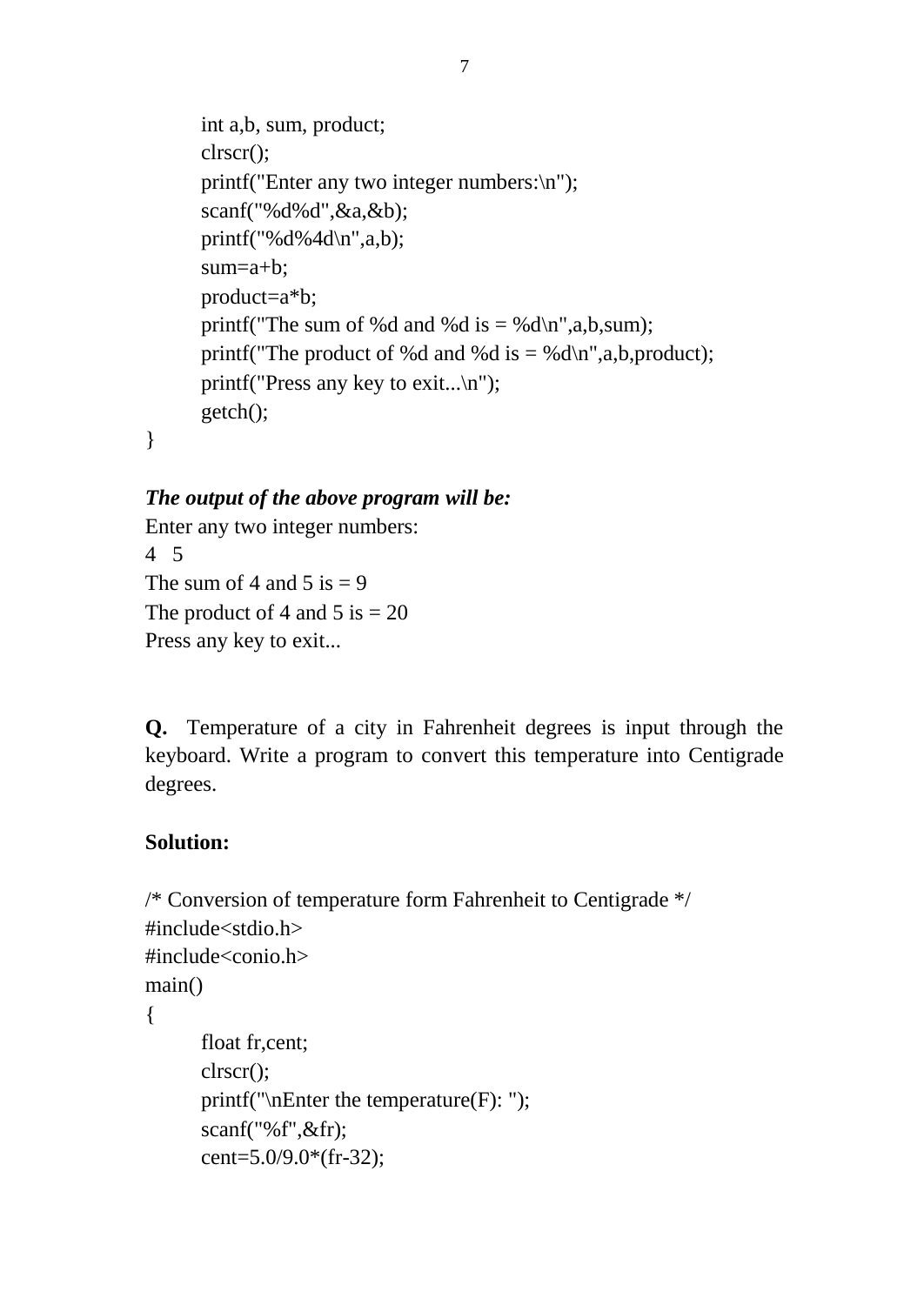```
printf("\nTemperature in centigrade=%.3f",cent);
printf("\ln\ln\Press any key to exit...");
getch();
return;
```

```
}
```
**Q.** Two numbers are input through the keyboard into two locations C and D. Write a program to interchange the contents of C and D.

## **Solution:**

```
/* Interchanging of contents of two variable c & d */
#include<stdio.h>
#include<conio.h>
main()
{
      int c, d, e;
```

```
clrscr();
printf("\n Enter the number at location C: ");
scanf("%d",&c);
printf("\n Enter the number at location D: ");
scanf("%d",&d);
/*Interchanging the contents of two variable using a third variable 
as temporary store */
e=c;
c= d:
d=e;
printf("\n New Number at location C=%d",c);
printf("\n New Number at location D=%d",d);
printf("\ln\ln Press any key to exit...");
getch();
```
}

**Q.** Write a program to calculate the area & perimeter of the rectangle and the area & circumference of the circle. The length & breadth of a rectangle and radius of a circle are input through the keyboard.

# **Solution:**

return;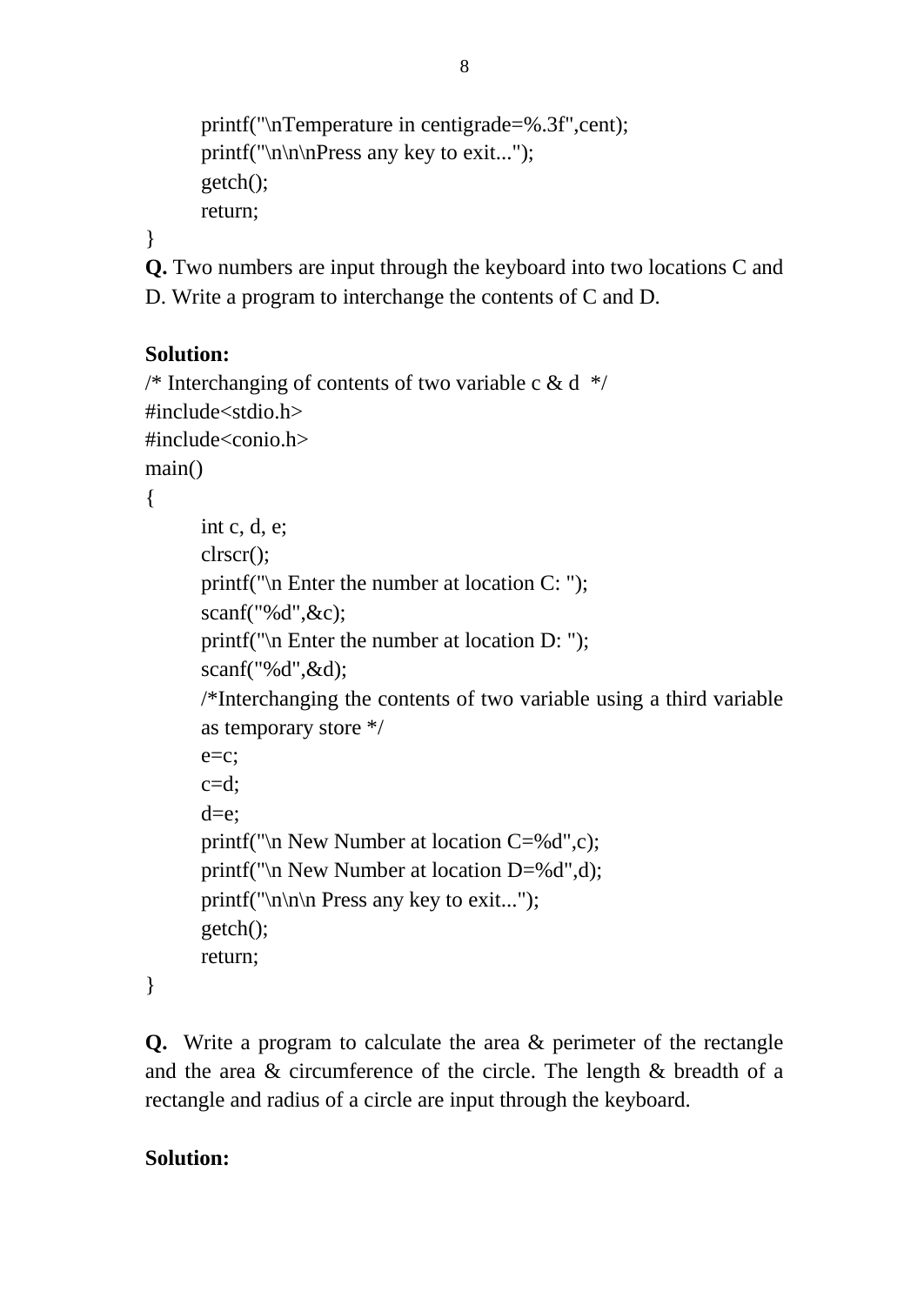```
\frac{1}{8} Calculation of perimeter & area of rectangle and circle \frac{1}{8}#include<stdio.h>
#include<conio.h>
main()
```
{

```
int l,b,r,area1,perimeter;
float area2,circum;
clrscr();
printf("\nEnter Length & Breadth of a Rectangle: ");
scanf("%d%d",&l,&b);
area1=l*b; /* Area of a rectangle */perimeter=2*l+2*b; /* Perimeter of a rectangle */
printf("\nArea of the Rectangle is=%d",area1);
printf("\nPerimeter of the Rectangle is=%d",perimeter);
printf("\n\nEnter Radius of a circle: ");
scanf("%d",&r);
area2=3.14*r*r; /*Area of Circle */
circum=2*3.14*r; /*Circumference of a circle */
printf("\nArea of the Circle is=%.2f",area2);
printf("\nCircumference of a Circle is=%.2f",circum);
printf("\ln\ln\Press any key to exit...");
getch();
return;
```
}

# **Character Input/Output Functions:**

# **getchar( ) Function**

getchar( ) function is used to read one charater at a time from the standard input device(keyboard). It has the following form:

```
ch= getchar ( );
```
where ch is a **char** variable.

Eg. char c;

c=getchar ( );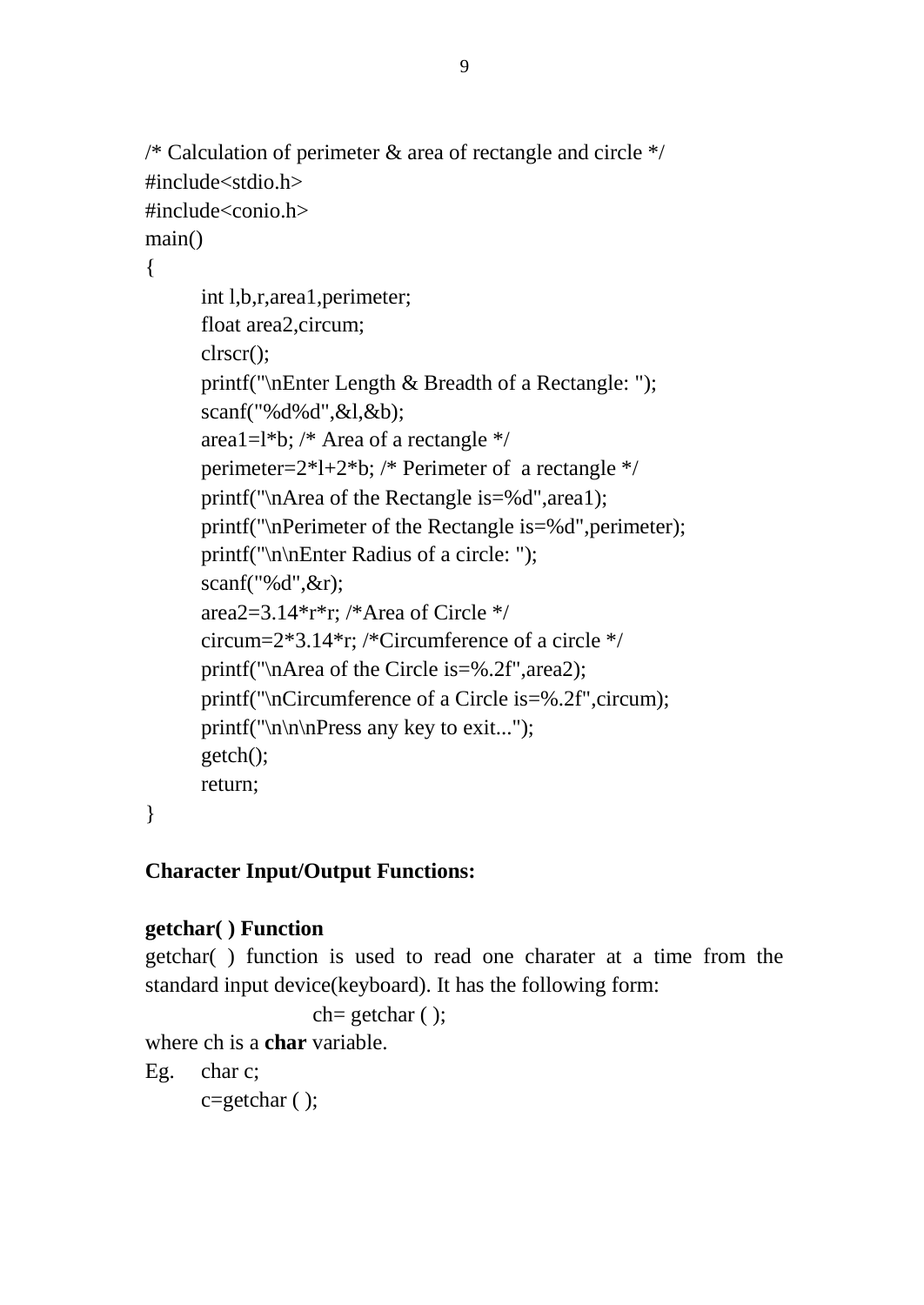When this function is executed, the computer will wait for a key to be pressed and assigns the value to the variable when the entre key is pressed.

# **putchar( ) Function**

putchar( ) function is used to display one charater at a time from the monitor screen. It has the following form:

```
putchar (ch );
```
where ch is a **char** variable.

```
Eg. char c = M:
```
putchar (c );

When this function is executed, the computer will display the value of the **char** variable (i.e. letter M) on the monitor screen.

# **getch( ) Function**

getch( ) function is used to read a charater from the keyboard and it does not expect the enter key press. It has the following form:

 $ch = getch()$ ;

where ch is a **char** variable.

Eg. char c;

c=getch( );

When this function is executed, the computer will wait for a key to be pressed from the key board. As soon as a key is pressed, the control is transferred to the next line of the program and the value is assigned to the **char** variable. It is to be noted that the key(lettrer) pressed will not be display on the monitor screen.

# **putch( ) Function**

putch( ) function is used to display a charater on the monitor screen. It has the following form:

putch(ch );

where ch is a **char** variable.

```
Eg. char c='M;
```
putch $(c)$ ;

When this function is executed, the computer will display the value of the **char** variable "M" on the monitor screen.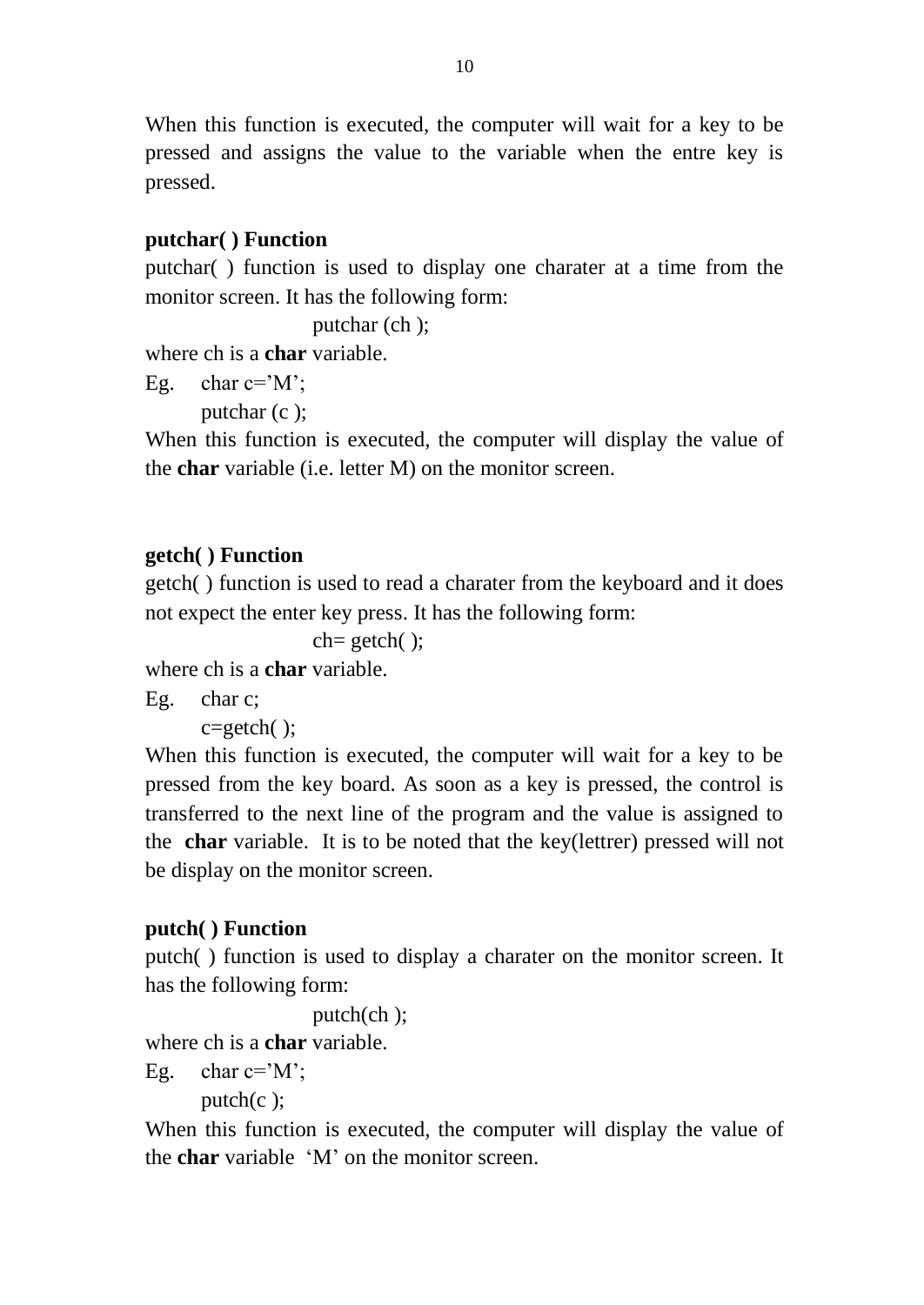### **getche( ) Function**

getche( ) function is used to read a charater from the keyboard without expecting the entre key press. However any key pressed by the user will be display on the monitor. It has the following form:

ch= getche( );

where ch is a **char** variable.

```
Eg. char c;
```
c=getche( );

When this function is executed, the computer will wait for a key to be pressed from the key board. The value is assigned to the **char** variable.

Noted that getche() is similar to getch() expect that getche() display the key pressed from the keyboard on the monitor screen. The 'e' at the end of getche() stands for echo. The header file **<conio.h>** (console input output header) is included to ues these functions in a program.

## **gets( ) Function**

gets( ) function is used to read a string of characters including white space. Note that a string containing white spaces cannot be read using scanf() with "%s" format specifer. It has the following form:

gets(st );

where st is a **char string**variable.

Eg. char st[20];

gets(st );

When this function is executed, the computer waits for the string value.

#### **puts( ) Function**

puts( ) function is used to display a charater string on the monitor screen. It has the following form:

puts(str ); where str is a string (array of characters). Eg. char str[20]='Computer World';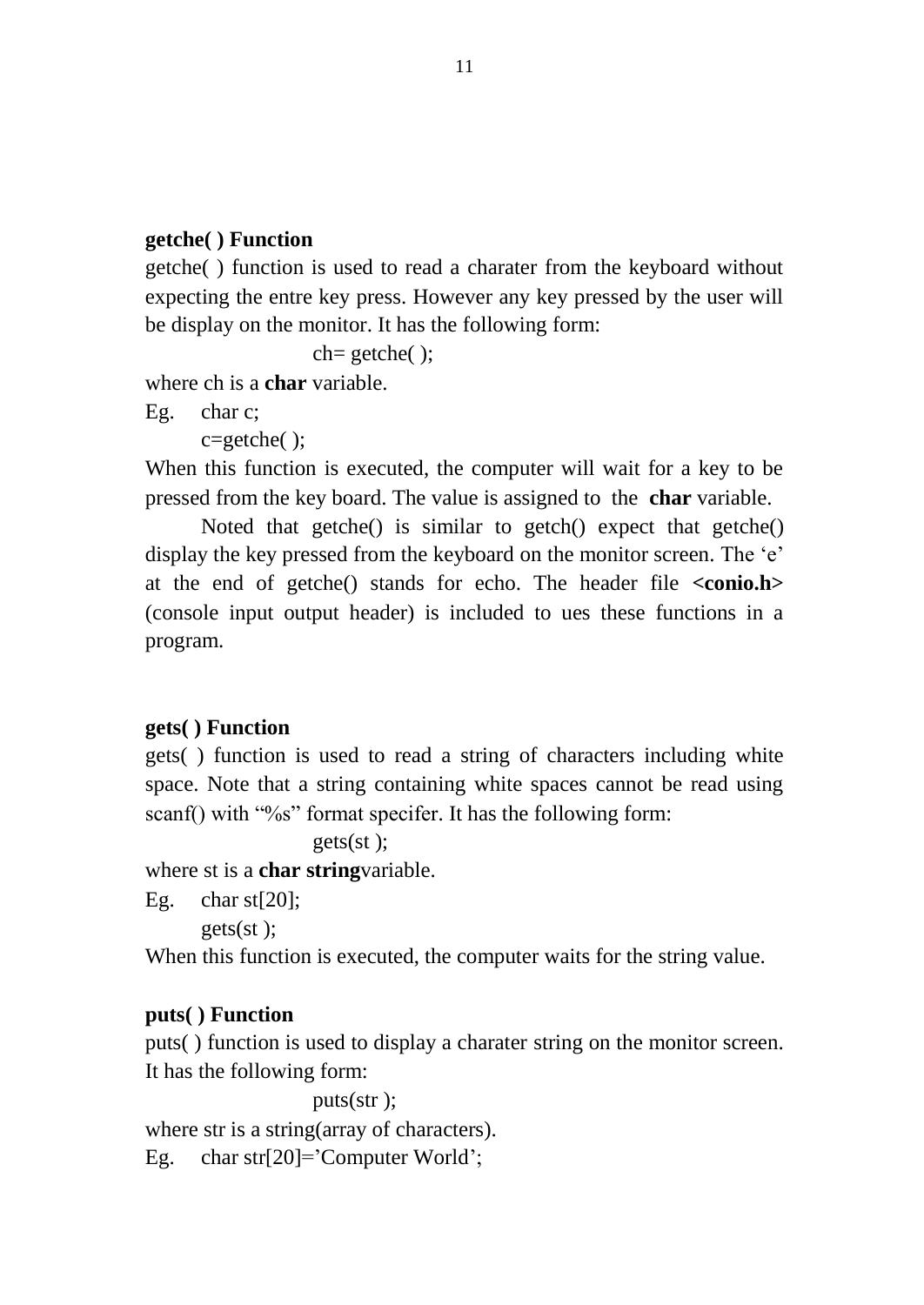puts(str);

When this function is executed, the computer will display the string (i.e. Computer World) on the monitor screen.

# **clrscr( ) Function**

clrscr( ) function is used to clear the monitor screen. It has the following form:

clrscr( );

When this function is executed, the previously displayed text/error messages will be cleared. This is used when a new program is run. It is to be noted that the header file **<conio.h>** (console input output header) is included to use this function in a program.

Q. Explain the sizeof( ) operator with a suitable example.

# **Solution:**

The sizeof Operator: The sizeof operator is used to return the size (in bytes) of its operand. Is is used in the form:

sizeof(b)

Where b is a variable or a type.

# **Example:**

The following program demonstrates the use of the sizeof operator to display the size of the different data types in bytes.

```
#include<stdio.h>
```
main()

# {

printf("\nThe Size of char is %d ",sizeof(char)); printf("\nThe Size of int is %d ",sizeof(int)); printf("\nThe Size of float is %d ",sizeof(float)); printf("\nThe Size of double is %d ",sizeof(double)); return;

}

**RUN:**

The Size of char is 1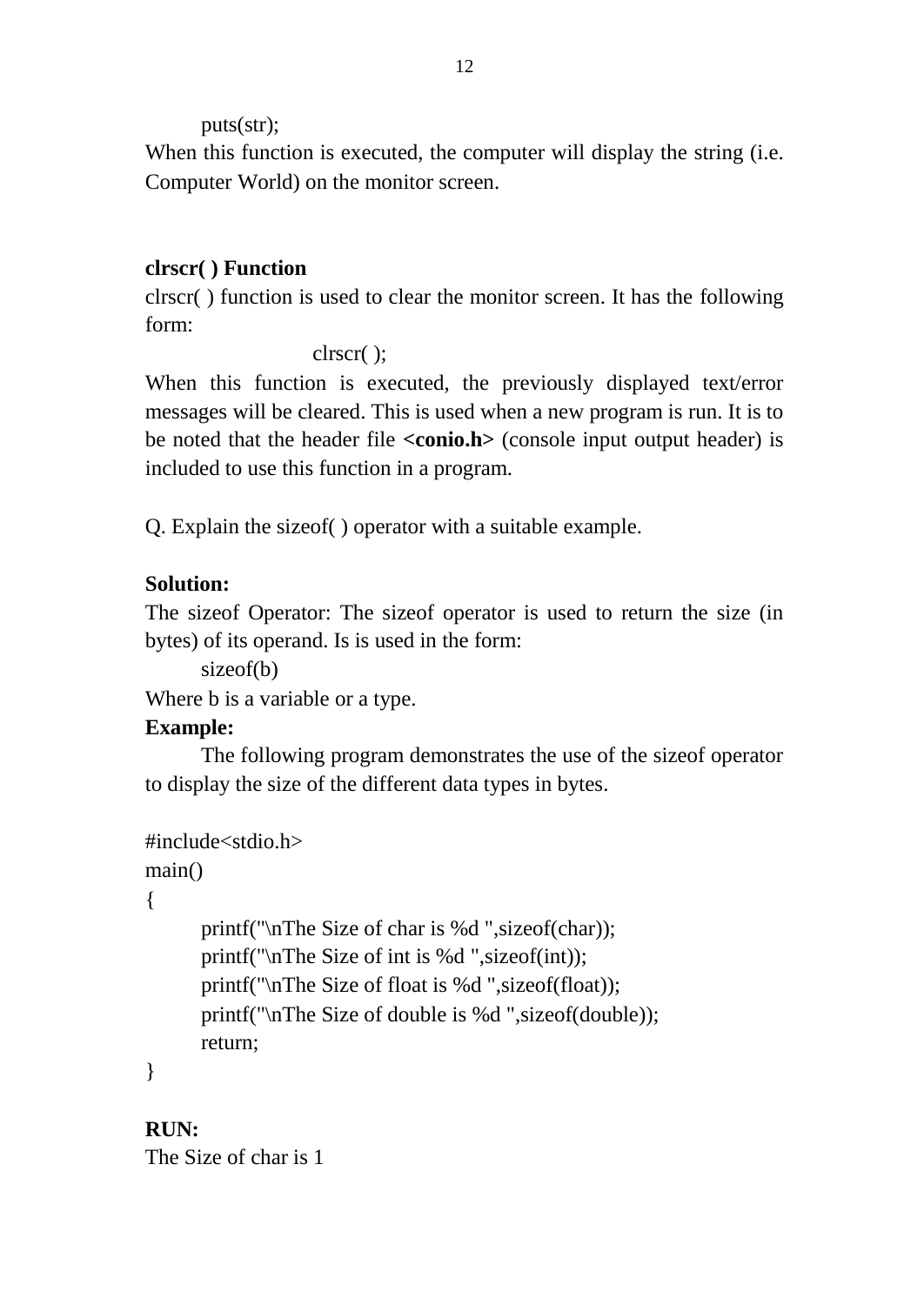The Size of int is 2 The Size of float is 4 The Size of double is 8

**Q.** Write a C program for calculating volume and surface area of a sphere given diameter of the sphere.

## **Solution:**

```
\frac{1}{8} Calculate the volume & surface area of sphere given diameter of the
sphere */
#include<stdio.h>
#define PI 3.14
main( )
{
      float radius, volume, area;
      printf("\nEnter the radius of sphere : ");
      scanf("%f", &radius);
      volume = (4*PI*radius*radius*radius)/3;area=4*PI*radius*radius;
      printf("Volume of sphere = %f", volume);
      printf("\n Surface area of sphere = \%f", area);
}
```
**Q.** A student obtained marks in five different subjects are input through the keyboard. Write a program to find out the aggregate marks and percentage marks obtained by the student. Assume that the maximum marks that can be obtained by a student in each subject is 100.

#### **Solution:**

/\* Calculation of aggregate  $&$  percentage marks  $\frac{*}{ }$ #include<stdio.h>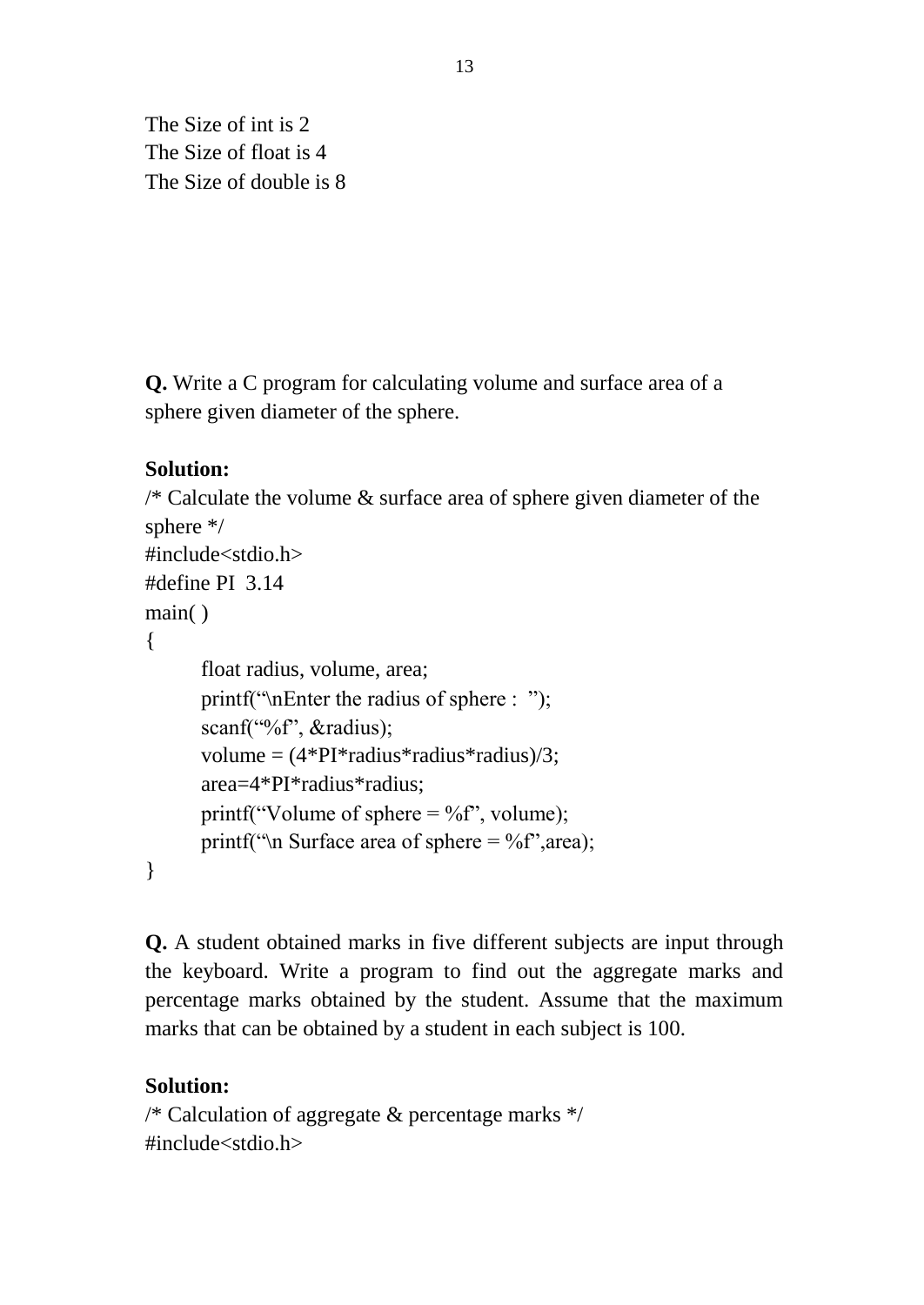```
#include<conio.h>
main()
{
     int m1,m2,m3,m4,m5,aggr;
      float per;
      clrscr();
      printf("\nEnter marks in 5 subjects: ");
      scanf("%d%d%d%d%d",&m1,&m2,&m3,&m4,&m5);
      aggr=m1+m2+m3+m4+m5;
      per=(float)aggr/5;
      printf("\nAggregate Marks=%d",aggr);
      printf("\nPercentage Marks=%.2f",per);
      printf("\ln\ln\Pr ress any key to exit...");
      getch();
      return;
```

```
}
```

```
Q. Define the following:
```
a. comment b. printf( ) c. delimiters

## **Solution:**

**a. Comment:** Comment is an entry in a computer program for the purpose of documentation or explanation. The line starting with the characters /\* and ending with the characters **/** is the comment. Comments are important because they help in documenting a program. Comments should be written so that the logic of a program is understand easily. We may type as many lines as we wish between these two sets of characters i.e.  $(\frac{1}{2}, \frac{1}{2})$  for writing comments. Note that the compiler ignores comments, and does not take any action.

**b. printf( ):** The printf( ) function is one of the most important and useful functions to display the formatted output data items on the standard output device such as a monitor.

**c. delimiters:** Following the function definition, there are braces ({ }) to indicate the beginning and end of the body of the function. The opening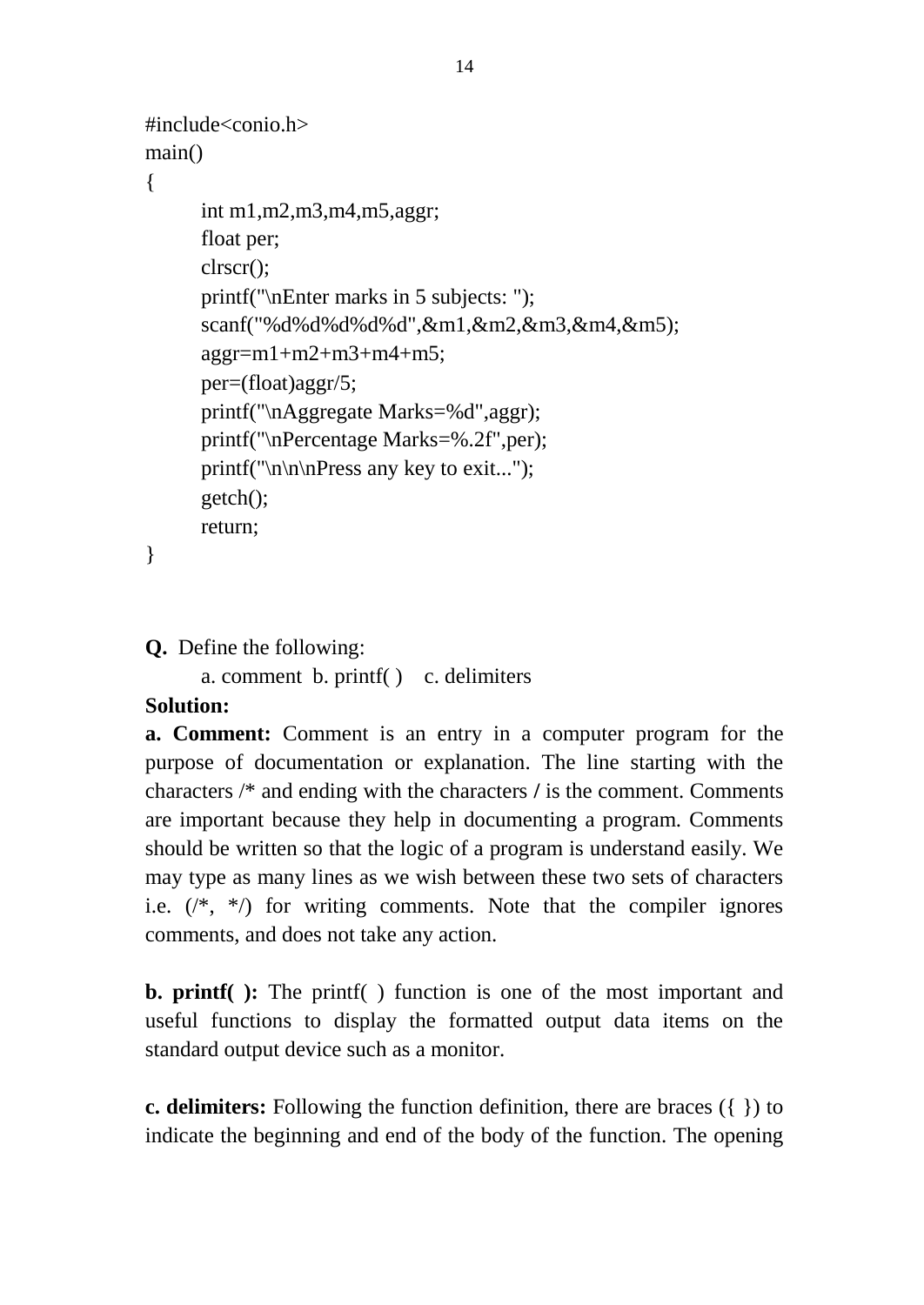brace ({ ) means a block of code that forms a distinct unit is about to begin. The closing brace(}) terminates that block of programming code. These set of braces are the delimiters for indicating the beginning and end of the program segment.

**Q.** What are the commonly used input/output function in C? How are they accessed?

**Solution:** There are a couple of function that provide basic I/O facilities. Pobably the most common are: getchar() and putchar(). They are defined and used as follows:

```
int getchar(void) -- reads a char from stdin
int putchar (char ch) -- writes a char to stdout, returns character written.
    int ch;
               ch = getchar();
```
(void) putchar((char) ch);

**Related Functions**:

```
 int getc(FILE *stream), 
int putc(char ch,FILE *stream)
```
#### **Formatted I/O**

We have seen examples of how C uses formatted I/O already. Let's look at this in more detail.

Printf :

The function is defined as follows:

int printf(char \*format, arg list ...) --

prints to stdout the list of arguments according specified format string. Returns number of characters printed.

The **format string** has 2 types of object:

*ordinary characters* -- these are copied to output.

*conversion specifications* -- denoted by % and listed in the following Table :

| <b>Table:</b> Printf/scanf format characters |          |                          |
|----------------------------------------------|----------|--------------------------|
| Format Spec (%)                              | Type     | Result                   |
| C                                            | char     | single character         |
| i,d                                          | int      | decimal number           |
| $\Omega$                                     | int      | octal number             |
| X, X                                         | int      | hexadecimal number       |
|                                              |          | lower/uppercase notation |
| u                                            | int      | unsigned int             |
| S                                            | char $*$ | print string             |